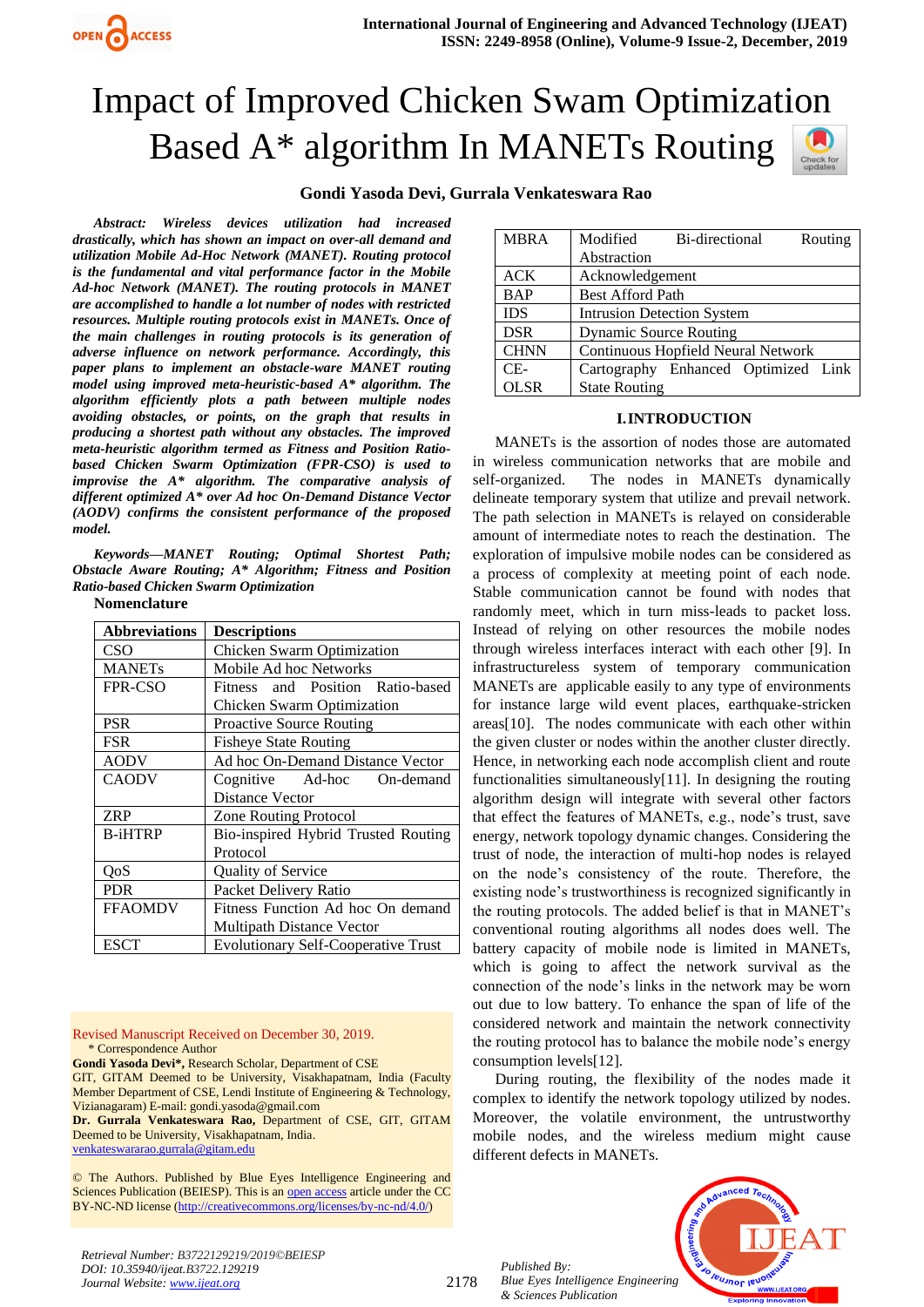There are several suggestions on different strategies and protocols, as the "Internet Engineering Task Force and academic and industrial undertakings" are taking additional standardization efforts [24]. The conventional routing algorithm is categorized into three groups, such as proactive, hybrid, reactive routing on the basis route discovery time triggered [13] [25]. In proactive routing, every node communicates its route table occasionally for its neighbours to the extent that each node is having a global view of the network, for example PSR [14], and FSR [15]. Nodes create routes only on request in reactive routing such as AODV [23], and CAODV [16]. In general, hybrid routing separates the network into various regions, and then proactive routing is selected in the region and reactive routing between the regions, like ZRP [17], and HOPNET [13]. Excessive emphasis on routing trust leads to improve the control overhead and decrease the routing efficiency. At the same time overemphasis on routing efficiency refuses the additional features that might react to routing efficiency. Few existing methodologies are implemented to enhance the efficiency and routing trust i.e., cryptography and data hiding, location-aware and their combinations, trust value, and detection [18] [19] [20] [21] [22].

The major contributions of the paper are depicted as follows

- To frame an optimized  $A^*$  algorithm using improved CSO algorithm termed as FPR-CSO for accomplishing the obstacle-ware MANET routing, in which the CE-OLSR performs the obstacle detection.
- To perform the FPR-CSO- A\*-based MANET routing by concerning the constraints like node availability, distance of the path, and congestion of each node.

# **II. REVIEW**

Although the performance of the MANET is high then the calculation has become a burden for broad-sized networks, still there are many disadvantages that need to be fulfilled in the future researches. ACO [1] [4] easily adapts to changes, ensures convergence, it is utilized in dynamic application, and positive response details for quick finding of solution. But, there are some disadvantages such as theoretical evaluation is complex, and time taken to convergence is not known. M-Lion WOA [2] has high performance, and it is efficient in resolving real time problems even with uncertain search spaces. Yet, restricts speed convergence. DSR [5] [7] is less expensive, it doesn't need symmetric links, routes are detected only when they are required, and it quickly responds to the network alterations. Although there are some defects such as route request packet will reach all the nodes present in the network, it is not measured to huge networks, and it requires more number of processing resources. MBRA [6] reduces the ACK overhead, and increases the PDR with less delay. However, it cancels outs the complimentary situations. Fuzzy logic [8] handles problems with incomplete information, and it is simple and flexible. Yet, it requires real time response. Hence it is concluded that the future developments are to be effective and overcome the challenges mentioned above in a successive manner.

#### **III. ROUTING STRATEGY IN MANET: NETWORK AND SYSTEM MODEL WITH PROPOSED ROUTING**

The major theme of the routing protocol in ad hoc networks is to create an effective and exact path between the nodes and delivers the messages in time. As there is restricted number of resources in MANETs, the protocols adjust themselves according to the alterations happen in the network status i.e., network size, and traffic density, and the resources are utilized efficiently. The network involves a flat network infrastructure. Moreover, a shared medium is available in the network, which is extremely demandable for the radio communication. The computer, or node or any device in the architecture could be referred to a router, or the end host, in which the nodes are generally autonomous. The development of wireless communication in MANET could be accomplished for the nodes that are adequately near to the sender i.e., within the sender's transmission range, the message is received with more signal strength. At the time of whole communication delay, the sender and the receiver will move out or in the network by not concerning the transmission range of sender.

# *A. System Model*

MANETs in general, consists of arbitrary and random movable platforms named nodes. The information pertains to the network is transmitted from one node to other through the cable network. The network architecture of MANET is shown in Fig. 1.



**Fig. 1. General Architecture of MANET**

# *B. Communication Model*

MANET is a self-organizing structure, which consists of more wireless linked mobile devices. For the communication, each device can move in any direction, but should aware of the signal strength. Accordingly, the communication pattern of MANET is shown in Fig. 2. Here, the nodes that are present in the range of communication will communicate with each other, and the nodes that are far away from the communication range will follow the theory of multi-hop communication to communicate.



**Fig. 2. Communication Pattern of MANET**

**PUJNOF IEUO** 

*Retrieval Number: B3722129219/2019©BEIESP DOI: 10.35940/ijeat.B3722.129219 Journal Website: [www.ijeat.org](http://www.ijeat.org/)*

2179

*Published By: Blue Eyes Intelligence Engineering & Sciences Publication*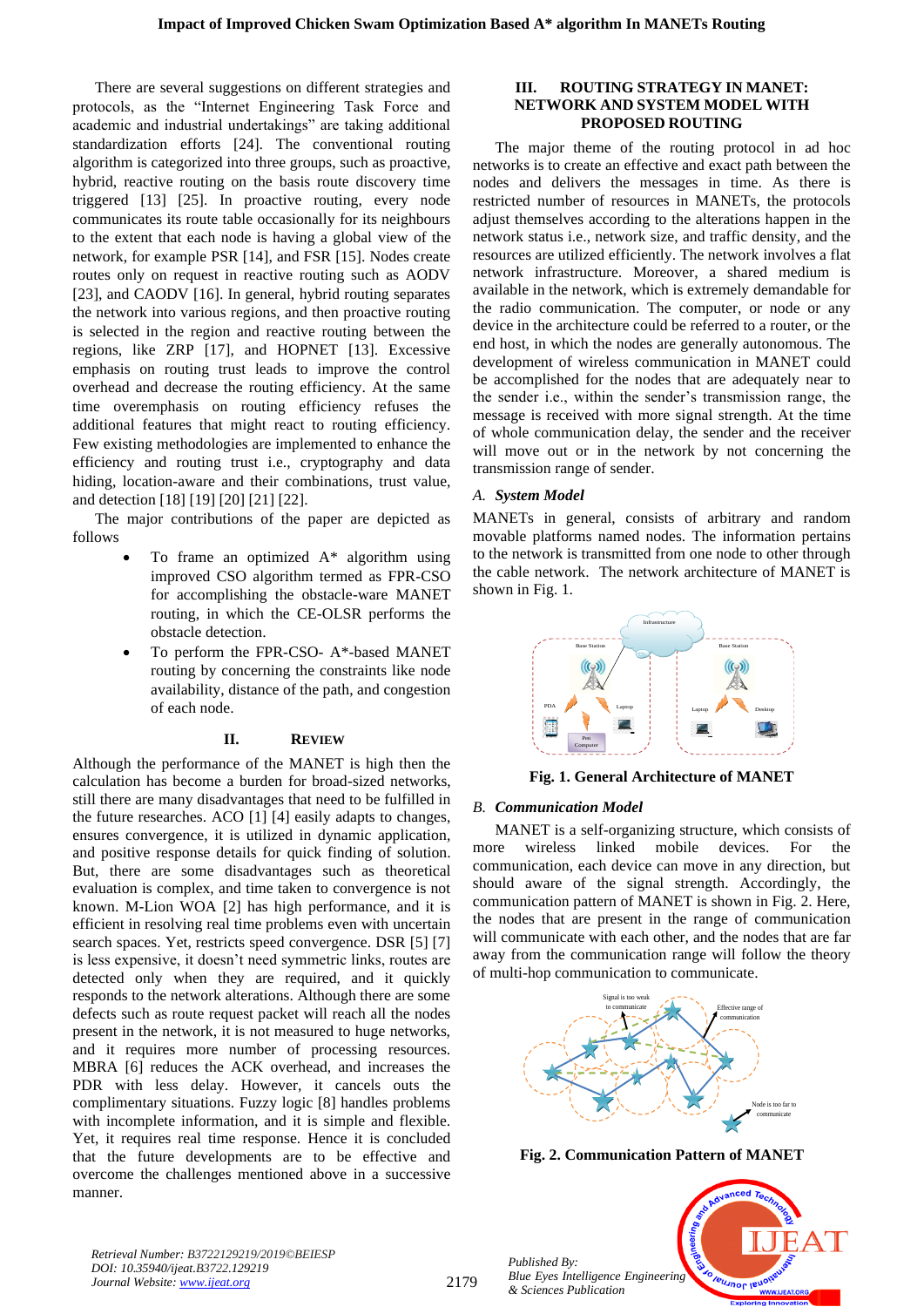

One of the primary challenges in framing a MANET is enabling each device to incessantly sustain the data transmission without any traffic.

Since MANETs are a type of wireless ad hoc networks, it usually posses a routable networking environment on top of a Link Layer ad hoc network. Moreover, the routing strategy often suffers from some obstacles, which need to be focussed for the development of enhancement desires. Assume *N <sup>M</sup>* number of mobile nodes is uniformly distributed in the network with area  $MD \times ND$ .

#### *C. Proposed Obstacle Aware Routing in MANET*

In the past years, many researchers had dedicated their precious time for improving the efficiency of MANETs routing algorithms. The main intend of this paper is to develop obstacle-aware routing protocol in MANET using optimized CSO-A\* algorithm. The flow diagram of the proposed MANET routing is shown in Fig. 3.



#### **Fig. 3. Diagrammatic representation of proposed Secure MANET Routing**

Initially, the number of nodes in the MANET should be allocated at specified places. Since the MANET make use of open air medium for communication, they happen to suffer from high sensitive issues when compared over the wired medium. CSO-A\* algorithm, which is a well-performing path selection algorithm by concerning the obstacles. Even though this algorithm is optimally efficient to solve complex routing problems, its performance has to be still improved by taking into account few more constraints other than node availability and distance. Hence, in order to further improve the performance of shortest route path selection by CSO-A\* algorithm, an improved meta-heuristic algorithm termed as FPR-CSO is deployed for optimally placing the obstacles in different locations for finding the optimal shortest path. Here, the improved shortest path selection is done in such a way that the total cost concerning the sum of the distance between the path and the congestion of each node in the network is minimized.

#### **IV. INTEGRATION OF IMPROVED CHICKEN SWARM OPTIMIZATION ON OBSTACLE AWARE MANET ROUTING**

#### *A. Objective Model*

Even though the A\* algorithm finds the shortest path by concerning the obstacles, the improved meta-heuristic algorithms called FPR-CSO is proposed to improve the A\*algorithm. As a modification, the barriers or obstacles in the grid constructed for performing the  $A^*$  is optimally

*Retrieval Number: B3722129219/2019©BEIESP DOI: 10.35940/ijeat.B3722.129219 Journal Website[: www.ijeat.org](http://www.ijeat.org/)*

placed at different locations. The obstacles are changed by both row-wise and column-wise. The main intention of the proposed FPR-CSO is to find the optimal location of the obstacles, in such a way that the new path with minimum distance and congestion is determined. Hence, the objective model of proposed FPR-CSO linked A\* based optimal MANET routing is given in Eq. (4).x

$$
Fitness = Min(F1 + F2)
$$
\n(1)

In Eq. (1),  $F1$  refers to the distance of the paths, and *F*2 refers to the congestion of each node in the path. The Euclidean distance between the starting point *pe* and ending point *qe* of the path with coordinates *x* and *y* is represented in Eq. (5).

$$
F1 = \sqrt{(pe_x - qe_x)^2 - (pe_y - qe_y)^2}
$$
 (2)

Moreover, the congestion cost of MANET is defined as the interference of nodes during the concurrent data transmissions. It is based upon the number of nodes being served for communication. The congestion cost *F*2 is expressed in Eq. (6).

$$
F2 = \begin{cases} CG_k^{over}; & \text{if } CG_k^{over} > 0\\ 0; & \text{Otherwise} \end{cases}
$$
 (3)

$$
CG_k^{over} = \sum_{\substack{ma=1 \ n a=1}}^{M_{paths}} CG_k(ma, na) - CG_k^{\lim} \tag{4}
$$

$$
CG_k(ma,na) = \begin{pmatrix} 1; & if & p_{ma,na} \in CG_k \\ 0; & otherwise \end{pmatrix}
$$
 (8)

Here,  $p_{ma,na}$  refers to the different path,  $CG$  indicates congestion,  $CG_k^{\lim}$  indicates the congestion limit, and M  $_{paths}$ denotes the total number of paths.

#### *B. Solution Encoding*

For optimizing the position of obstacles in grid to improvise the A\* algorithm, FPR-CSO is used. The solution encoding for optimal placement of obstacles is shown in Fig. 5. Here,  $Ro_{min1}$ ,  $Ro_{max1}$ ,  $Co_{min1}$ ,  $Ro_{max1}$ , etc are the row and column elements of the grid, in which the obstacles have to be placed. The optimal location of the obstacles in the grid is decided by the proposed FPR-CSO algorithm, in which the maximum and bounding limit of the solution is (1,128), where 128 is the maximum number of nodes being considered.



Fig. 4.Solution Encoding for optimized A\*-based obstacle ware MANET routing

#### *C. Conventional Chicken Swarm Optimization*

The behaviour of chicken swarm inspires CSO [26], which imitates the hierarchal order of chicken swarm. The chicken swarms are divided into numerous groups based on the behaviour.



*Published By: Blue Eyes Intelligence Engineering & Sciences Publication*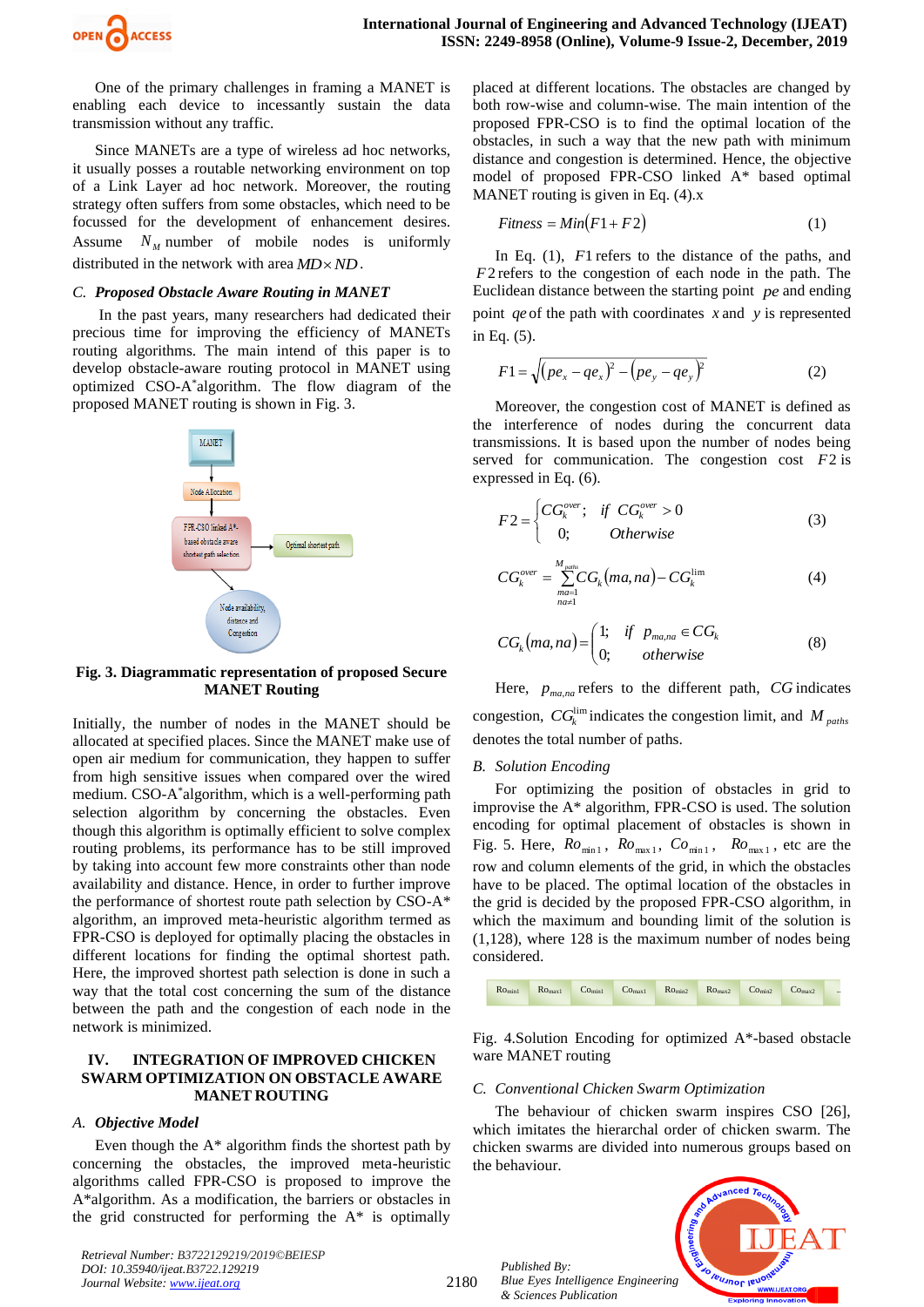Every group comprises of chicks *CS* , hens *HS* , and rooster *RS* . The separations of these are done based on the fitness values. The chickens with top fitness value is represented by *RS* and called as head rooster, whereas the worst fitness value is denoted as *CS* , and the rest is considered as hens. The hens choose the group on their own to stay in. In addition, the mother-child relationship among the hen and chick is defined at random, and the mother hens are denoted by *MHS* . The dominant and mother-child relationship is unchanged and the position of each is updated for several time steps *st* . Chickens follow the dominant rooster to strive for the food because they are prevented from taking their own food. Moreover, chicks follow mother hens to search for food. The head rooster has more advantageous in fight to get food.

In order to search for food, all the *C* chickens are denoted by the positions  $Po_{c,d}^{st}(c \in [1, \dots, C], d \in [1, \dots, dms])$  at *st* time steps. The chickens who is having the best fitness values has the ability to search for food in broad regions than that of roosters with worst fitness values and the mathematical formula is shown in Eq. (9).

$$
Po_{c,d}^{s\tau+1} = Po_{c,d}^{st} * (1 + Rn(0, \sigma^2))
$$
\n
$$
\begin{cases}\n1, & \text{if } fn_a \leq fn_b\n\end{cases}
$$
\n(9)

$$
\sigma^2 = \begin{cases} 1, & \text{if } fn_a \leq fn_b \\ \exp\left(\frac{(fn_a - fn_c)}{|fn_c| + \varepsilon}\right), & \text{Otherwise, } a \in [1, c] \text{, } a \neq c \end{cases} (10)
$$

In Eq. (9), the Gaussian distribution with mean 0 and standard deviation with  $\sigma^2$  is represented as  $Rn(0,\sigma^2)$ . The numerical equation for standard deviation is given in Eq. (10). The fitness value  $fn$  is the position of  $Po$ . For avoiding zero-division error,  $\varepsilon$  is employed that is the least constant, and *a* is the rooster's index. The more dominant hens are having more advantages than the worst ones to search for food and the corresponding equation is given in Eq. (11).

$$
P o_{c,d}^{st+1} = P o_{c,d}^{st} + D1 * Rnd * (P o_{rs1,d}^{st} - P o_{c,d}^{st}) + D2 * Rnd * (P o_{rs2,d}^{st} - P o_{c,d}^{st}) \quad (11)
$$

$$
D1 = \exp\left(\frac{\left(\text{fn}_c - \text{fn}_{\text{rsl}}\right)}{\left(\text{abs}(\text{fn}_c) + \varepsilon\right)}\right) \tag{12}
$$

$$
D2 = \exp\left(f n_{rs2} - f n_c\right) \tag{13}
$$

From Eq. (11), *rs*1 , and *rs*2 are the indices of the roosters belongs to  $c^{th}$  hens group and randomly selected from the swarm, respectively, in which  $rs1 \neq rs2$ . The random number is indicated by *Rnd*. Here,  $fn_c > fn_{rs1}$  and  $fn_c > fn_{rs2}$ , thus  $D2 < 1 < D1$ . Here, *D*1 and *D2* are represented in Eq. (12), and Eq. (13), respectively.

Moreover by moving around the mother, the chicks seek their food and the formulation is represented in Eq. (14).

$$
Po_{c,d}^{st+1} = Po_{c,d}^{st} + FM * (Po_{mc,d}^{st} - Po_{c,d}^{st})
$$
 (14)

In the above equation, the position of  $c^{th}$  chick's mother  $(mc \in [1, C])$  is given by  $Po_{mc,d}^{st}$ . The chick follows the mother to search for food is given by the parameter

*Retrieval Number: B3722129219/2019©BEIESP DOI: 10.35940/ijeat.B3722.129219 Journal Website: [www.ijeat.org](http://www.ijeat.org/)*

 $FM(FM \in (0,2))$ . On considering each difference, *FM* of each chick is chosen at random from [0, 2]. The pseudo code of existing CSO is given in Algorithm 1.

| Algorithm 1: Pseudo code of existing CSO Algorithm [26]  |
|----------------------------------------------------------|
| The chickens population is initialized as $C$            |
| The fitness values of C chickens is evaluated, st is     |
| initialized to 0                                         |
| while $(st < Max_Gen)$                                   |
| $if (st\%TS = 0)$                                        |
| Fitness values of chickens is ranked and generate a      |
| hierarchal order in swarm                                |
| Split the swarm into various clusters, and identify the  |
| relationship between chicks and mother hens present      |
| in the group.                                            |
| end if                                                   |
| for $c=1: C$                                             |
| if $C == RS$                                             |
| Update its location by Eq. $(9)$                         |
| end if                                                   |
| if $c = HS$                                              |
| Update its solution using Eq. $(11)$                     |
| end if                                                   |
| if $c = C S$                                             |
| Update its solution by Eq. $(14)$                        |
| end if                                                   |
| Validate the new solution                                |
| If the new solution is best than the earlier one, update |
| it                                                       |
| end for                                                  |
| end while                                                |
|                                                          |

#### *D. Proposed FPR-CSO Algorithm*

The conventional CSO strategy has strong ability of local development, and gain optimum outcomes in terms of both robustness and accuracy. Since CSO attains the ability to inherit many other heuristic algorithms, it is having the high performance. In addition, the diverse movements of chickens are adaptable for the algorithm to hit the superior balance among the determinacy and randomness for attaining the optima. Even though it is having the best performance, sometimes the global ability is weak that results in falling in local optimum, which is also due to the unfair characteristics of the conventional CSO. In the conventional CSO, the rooster, chick, and hen update were decided by the fitness values. To further improvise the performance of conventional CSO, the proposed FPR-CSO updates the solution based on the fitness ratio and position ratio.

Let  $fn_i$  and  $fn^{best}$  are the fitness of the current solution, and best fitness values, respectively. Moreover,  $Po_i$  and Po<sup>best</sup> are the current solution and best solution, respectively. Two parameters like fitness ratio and position ratio is determined using Eq. (15), and Eq. (16), respectively.

*Published By: Blue Eyes Intelligence Engineering & Sciences Publication* 

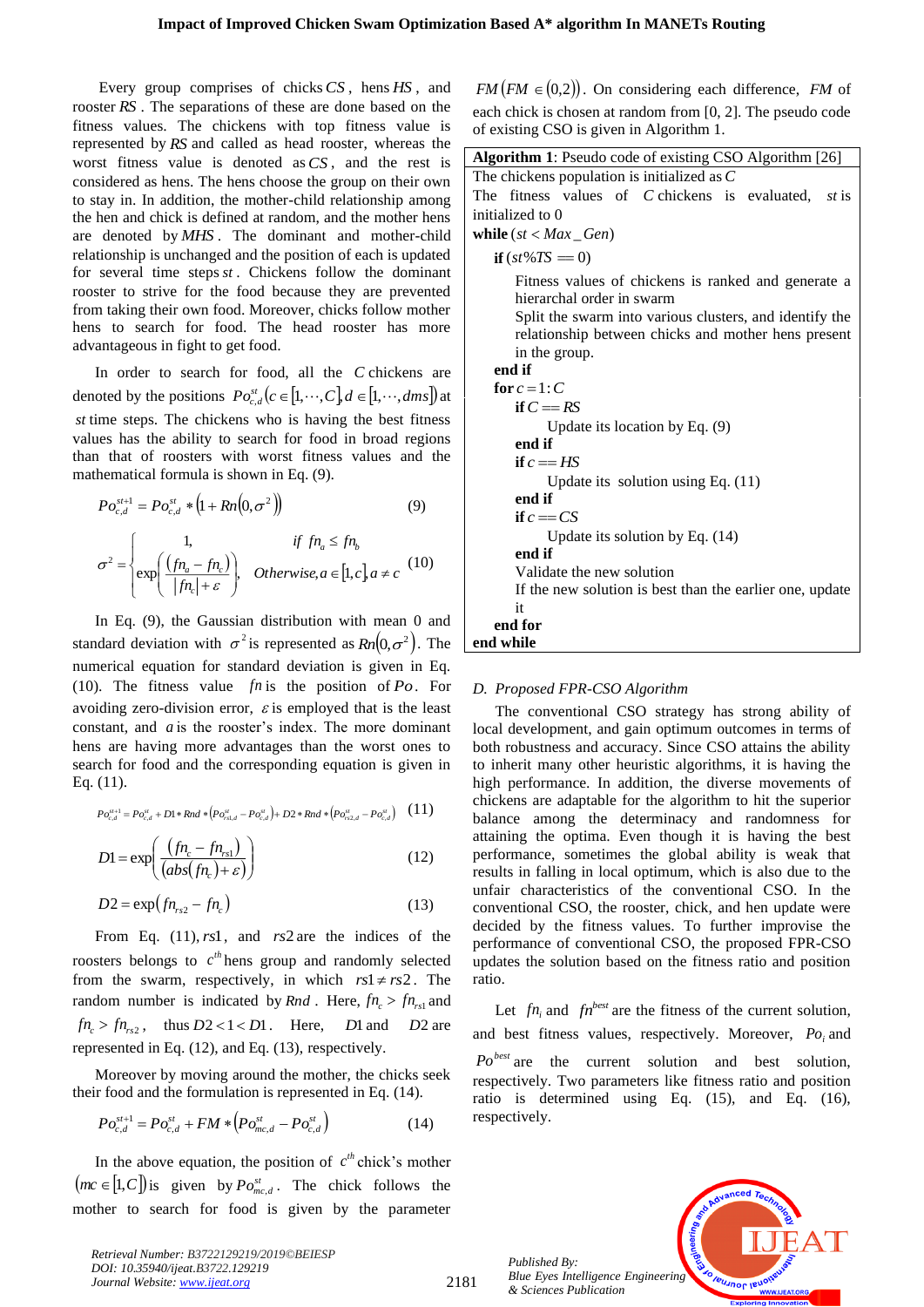

$$
FR = \frac{f n_c - f n^{best}}{\frac{1}{C} \sum_{c=1}^{C} f n_c}
$$
 (15)

$$
PR = \frac{\left| P_{O_c} - P_{O}^{best} \right|}{\frac{1}{C} \sum_{c=1}^{C} P_{O_c}}
$$
\n(16)

The updating procedure of proposed FPR-CSO is depicted in Algorithm 2.

**Algorithm 2**: Pseudo code of proposed CSO Algorithm The chickens population is initialized as *C* The fitness values of *C* chickens is evaluated, *st* is initialized to 0 **while**  $(st < Max\_Gen)$  $\mathbf{if}(st\%TS=0)$ Fitness values of chickens is ranked and generate a hierarchal order in swarm Split the swarm into various clusters, and identify the relationship between chicks and mother hens present in the group. **end if** for  $c = 1: C$ Determine fitness ratio *FR* using Eq. (15) Determine position ratio *PR* using Eq. (16) **if**  $FR < 0.5$  $FR = 0$ **Else if**  $FR = 1$ **End if if**  $PR < 0.5$  $PR = 0$ **Else if**  $PR = 1$ **end if if**  $FR = 0$  and  $FR = 0$ Update its solution using roster by Eq. (9) **Else if**  $FR = 1$  and  $FR = 0$ Update its solution using hen by Eq. (11) **Else if**  $FR = 0$  and  $FR = 1$ Update its solution using hen by Eq. (14) **Else if**  $FR = 1$  and  $FR = 1$ Uniform random elements between lower bound and upper bound of solution **end if** Validate the new solution If the new solution is best than the earlier one, update it **end for**

**end while**

**V. RESULTS AND DISCUSSIONS**

## *A. Experimental Setup*

The obstacle-aware MANET routing as implemented in MATLAB 2018a, and the performance analysis was carried out. Here, the MANET routing was accomplished after the detection and prevention of two major attacks like blackhole attack and wormhole attacks. The proposed model was implemented in a MANET network of area 500×500m, and

*Retrieval Number: B3722129219/2019©BEIESP DOI: 10.35940/ijeat.B3722.129219 Journal Website[: www.ijeat.org](http://www.ijeat.org/)*

the total number of nodes assigned was 128×128. The performance of optimal obstacle-aware shortest path routing by proposed FPR-CSO-based A\* algorithm was compared over the existing AODV, and A\*, and CSO [26] models. Finally, the effectiveness of the proposed model was confirmed through the comparative analysis, and performance analysis in terms of few metrics like path length or distance of path, congestion cost, delay, packet loss, and throughput.

## *B. Performance Measures*

The following are the measures considered for experiment.

(a) **Path Length:** The equation for path length is given in Eq. (5).

(b) **Congestion cost:** The mathematical formula for congestion cost is shown in Eq. (6).

(c) **Delay:** "The average time it takes a data packet to reach the destination". The numerical equation for delay is denoted in Eq. (17), where *ST* indicates the sum of the time spent for delivering the packets to each destination node, and *NP* indicates the count of packets received by all the destination nodes

$$
Delay = \frac{ST}{NP}
$$
 (17)

(d) **Packet loss:** "It is defined as the ratio of number packets received by the destination to the number of packets originated by the source". The numerical equation for packet loss is given in Eq. (18).

$$
Packetloss = \left(1 - \frac{Packetreceived}{Packetsent}\right) * 100\tag{18}
$$

(e) **Throughput:** "The average network throughput refers to the amount of the data packets in seconds that are transmitted over a communication channel to the final destination node successfully." The equation of throughput is given in Eq. (19).

$$
Throughput = \frac{Number of packets delivered * size of the packet * 8}{Total duration of simulation}
$$
 (19)

## *C. Convergence Analysis*

The convergence analysis of the proposed and the existing MANET routing models are shown in Fig. 6. In Fig. 6 (a), the number of nodes considered is 78. The cost function of the proposed FPR-CSO is minimum from  $1<sup>st</sup>$  iteration to  $100<sup>th</sup>$  iteration. In the cost function at  $100<sup>th</sup>$  iteration, the proposed FPR-CSO is 4.2%. Moreover, the number of nodes considered in Fig. 6 (b) is 108. Initially, the suggested FPR-CSO is having somewhat more cost function, and later, on increasing the number of iterations, the cost function of the developed model is minimized. At 1<sup>st</sup> iteration, CSO having less cost, FPR-CSO. On the degree of improvement, the proposed FPR-CSO is 0.6% superior to CSO, 3.3%. In Fig. 6 (c), the cost function of the proposed and the conventional models with respect to different iterations are depicted. The number of nodes considered for experiment is 128.

*Published By: Blue Eyes Intelligence Engineering & Sciences Publication* 

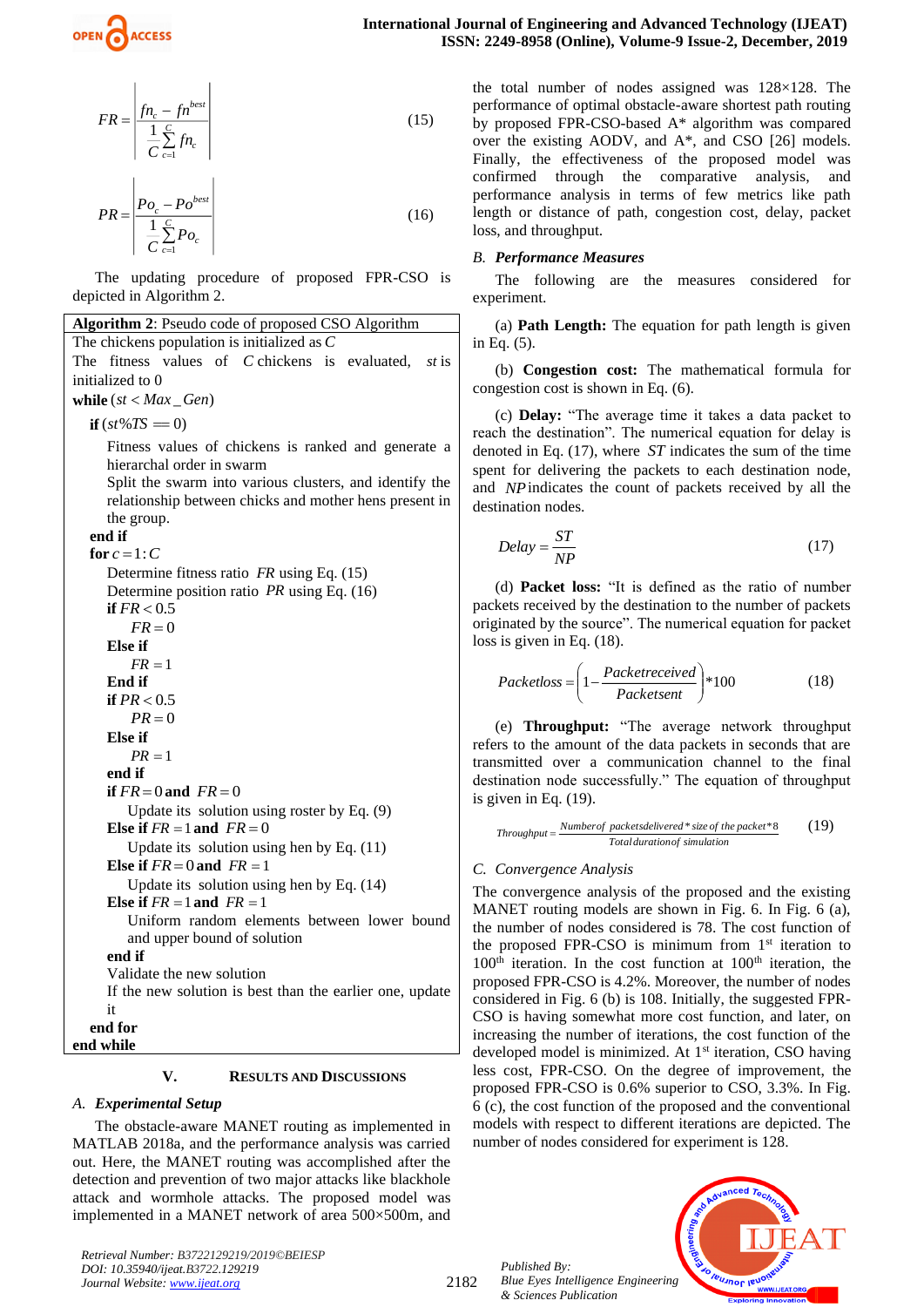At  $1<sup>st</sup>$  iteration, the proposed algorithm is having the minimum cost function. On increasing the number of iterations, the cost function of the suggested FPR-CSO model is minimum. On the basis of enhancement, the improved FPR-CSO is 1.9% improved than CSO. Similarly, Fig. 6 (d) shows the cost function of the proposed and the existing approaches based on iterations and the nodes considered in this graph is 158. At  $1<sup>st</sup>$  iteration, FPR-CSO is exhibiting the minimum cost function. Later, the proposed FPR-CSO, CSO are exhibiting the minimum cost function. At 50<sup>th</sup> iteration, the proposed FPR-CSO is performing best and producing minimum cost function. Finally, it has been concluded that the proposed FPR-CSO model is exhibiting minimum cost function over conventional models.



**Fig. 5. Convergence analysis of proposed and the existing heuristics-based A\* algorithm for MANET routing**

#### *D. Obstacle Detection by CE-OLSR*

In order to obtain shortest path, the obstacles need to be detected at first. The detection of obstacles is done using CE-OLSR. The graphical representation of the obstacle detection in MANET with varied number of nodes is shown in Fig. 7. Here, Fig. 7 (a) is considered with 78 numbers of nodes, Fig. 7 (b) with 108 nodes, followed by 128 in Fig. 7 (c), and finally, the number of nodes considered in Fig. 7 (d) is 158. Thus, for different number of nodes, obstacles are detected effectively by CE-OLSR

#### *E. Expermental Results of Shortest Path Selection*

The shortest path selection for MANET routing by proposed FPR-CSO-based A\* over other AODV, existing A\*, and other heuristic-based A\* algorithm is shown in Fig. 8. This diagrammatic representation shows the shortest path by overcoming the obstacles using different methods.



**Fig.6. Experimental Results of shortest path selection for MANET Routing**

#### *F. Performance Analysis*

The performance analysis of the developed FPR-CSO – based A\* algorithm over the conventional algorithms for MANET routing is tabulated in Table II for nodes 78. From Table II, the throughput of the proposed FPR-CSO-A\* is 22.28% better than A\*, 63.4% better than AODV. Moreover, the cost function of the developed FPR-CSO is 18.4% improved than A\*, and 78.3% improved than AODV. Moreover, when considering the number of nodes as 108, the performance of the proposed and the existing models are given in Table III, where the cost function of the suggested FPR-CSO is 65% enhanced than AODV, 15.1% enhanced than A\*, 1.1% enhanced than CSO. Therefore, the above results have shown that the proposed model is outperforming in determining the optimal shortest path. In Table IV, the performance of the suggested model is described and the nodes considered here are 128. In addition, the throughput of the improved FPR-CSO-A\* is 48.1% superior to AODV, 83.9% superior to A\* and 25.9% superior to CSO. Similarly, the total cost function of the proposed FPR-CSO is 4.8% improved than AODV, 2.4% improved than A\* and 53% improved than CSO. Table V describes the performance of the modified and the traditional algorithms when the number of nodes is considered as 158. Thus, the total cost function of the proposed FPR-CSO-A\* is 46.1% better than AODV, 7.7% better than A\* and 4.6% better than CSO. Thus, from the above results, it has been proven that the proposed algorithm is superior to the conventional algorithms in determining the optimal shortest path.



*Retrieval Number: B3722129219/2019©BEIESP DOI: 10.35940/ijeat.B3722.129219 Journal Website: [www.ijeat.org](http://www.ijeat.org/)*

*Published By:*

*& Sciences Publication*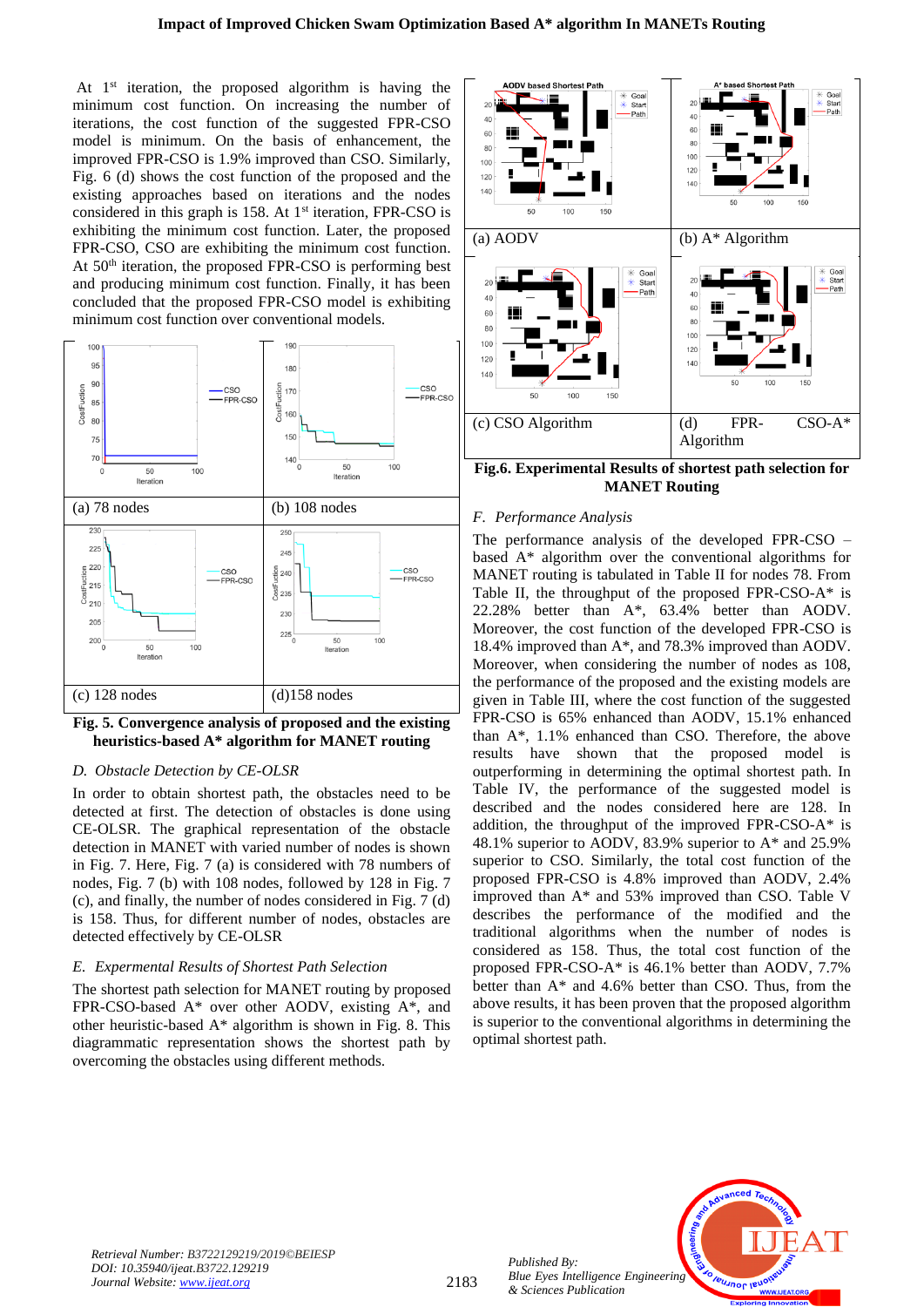

#### **TABLE I. PERFORMANCE ANALYSIS OF PROPOSED AND CONVENTIONAL OBSTACLE-AWARE MANET ROUTING FOR 78 NODES**

**TABLE IV. PERFORMANCE ANALYSIS OF PROPOSED AND CONVENTIONAL OBSTACLE-AWARE MANET ROUTING FOR 158 NODES**

| <b>Measures</b>                  | <b>AODV</b> | $A^*$  | CSO-<br>$A^*$ | FPR-<br>$CSO-A*$ |
|----------------------------------|-------------|--------|---------------|------------------|
| Path Length                      | 176.29      | 67.52  | 68.063        | 68.063           |
| <b>Congestion Cost</b>           | 15.882      | 25.638 | 8.1075        | 8.1075           |
| Penalty for Node<br>Availability | 160         | 0      | ∩             | ∩                |
| Delay                            | 0.71        | 0.35   | 0.38          | 0.38             |
| Packet Loss                      | 0.1         | 0.34   | 0.02          | 0.02             |
| Throughput                       | 126.76      | 94.286 | 257.89        | 257.89           |
| <b>Total Cost</b>                | 352.99      | 93.859 | 76.575        | 76.575           |

| <b>Measures</b>                  | <b>AODV</b> | $A^*$  | CSO-     | FPR-     |
|----------------------------------|-------------|--------|----------|----------|
|                                  |             |        | $A^*$    | $CSO-A*$ |
| Path Length                      | 247.45      | 217.22 | 233.38   | 227.59   |
| <b>Congestion Cost</b>           | 16.943      | 37.1   | 13.642   | 7.8996   |
| Penalty for Node<br>Availability | 170         | 0      | $\Omega$ | $\Omega$ |
| Delay                            | 0.65        | 0.74   | 0.58     | 0.56     |
| Packet Loss                      | 0.06        | 0.75   | 0.04     | 0.03     |
| Throughput                       | 144.62      | 16.892 | 165.52   | 173.21   |
| <b>Total Cost</b>                | 435.11      | 255.87 | 247.65   | 236.09   |

## **TABLE II. PERFORMANCE ANALYSIS OF PROPOSED AND CONVENTIONAL OBSTACLE-AWARE MANET ROUTING FOR 108 NODES**

| <b>Measures</b>                  | <b>AODV</b> | $A^*$  | CSO-   | FPR-     |
|----------------------------------|-------------|--------|--------|----------|
|                                  |             |        | $A^*$  | $CSO-A*$ |
| Path Length                      | 194.29      | 130.03 | 145.73 | 145.25   |
| <b>Congestion Cost</b>           | 2.1272      | 40.416 | 1.2343 | $\Omega$ |
| Penalty for Node<br>Availability | 220         | 0      | 0      | $\Omega$ |
| Delay                            | 0.71        | 0.68   | 0.57   | 0.56     |
| Packet Loss                      | 0.08        | 0.69   | 0.02   | 0.03     |
| Throughput                       | 129.58      | 22.794 | 171.93 | 173.21   |
| <b>Total Cost</b>                | 417.22      | 171.86 | 147.57 | 145.85   |

**TABLE III. PERFORMANCE ANALYSIS OF PROPOSED AND CONVENTIONAL OBSTACLE-AWARE MANET ROUTING FOR 128 NODES**

| <b>Measures</b>                  | <b>AODV</b> | $A^*$  | CSO-     | FPR-     |
|----------------------------------|-------------|--------|----------|----------|
|                                  |             |        | A*       | $CSO-A*$ |
| Path Length                      | 217.36      | 186.39 | 206.61   | 202.01   |
| <b>Congestion Cost</b>           | 9.269       | 44,007 | 13.445   | 7.367    |
| Penalty for Node<br>Availability | 220         | 0      | $\Omega$ | 0        |
| Delay                            | 0.71        | 0.61   | 0.63     | 0.5      |
| Packet Loss                      | 0.07        | 0.62   | 0.03     | 0.03     |
| Throughput                       | 130.99      | 31.148 | 153.97   | 194      |
| <b>Total Cost</b>                | 447.41      | 231.66 | 220.72   | 209.91   |



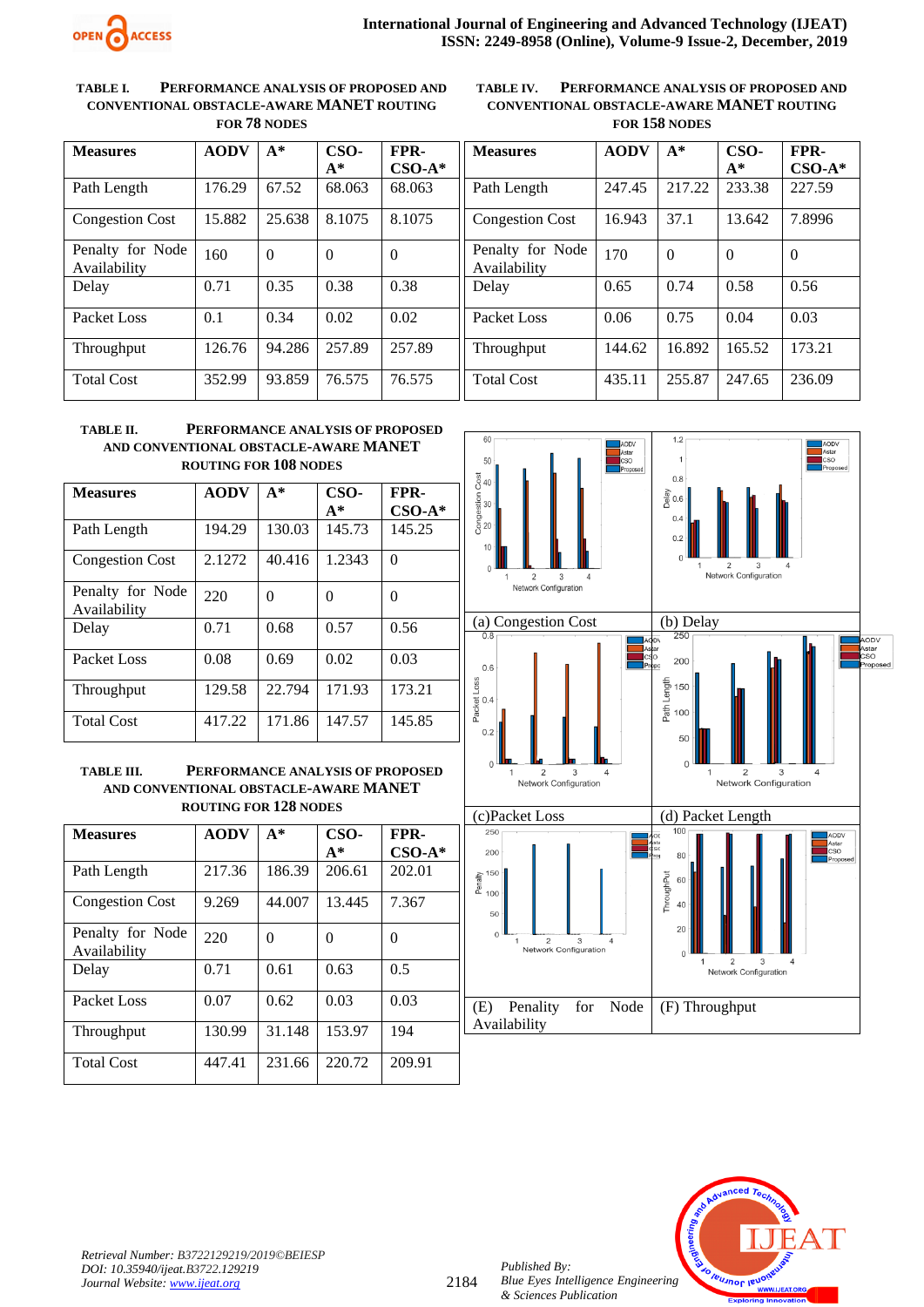

**Fig. 7. Graph Representation of comparative results with proposed and other routing algorithms(AODV, Astar,CSO) based on the tabular results depicted above.**

#### **VI. CONCLUSION**

 This paper has proposed an approach by implementing a MANET routing with the help of optimized A\* algorithm. The routing issue in MANET was resolved using A\* algorithm, which was utilized for determining the path and graph traversal. Moreover, the algorithm effectively plotted a walk able path among several nodes on the graph; as a result it provided a shortest path without any obstacles. In this, the obstacles were defined by CE-OLSR method that determines the obstacles data, filtering, concave hull construction, and pruning. The next phase concentrated on determining the optimal shortest path using optimized A\* algorithm. In order to enhance the A\* algorithm, the improved meta-heuristic algorithm named FPR-CSO was utilized. From the experimental results, the total cost function of the proposed FPR-CSO-A\* was 4.8% improved than AODV, 2.4% improved than A\*, 53% improved than CSO-A\*. Thus, all the protocols meanwhile show different performance with improvement in proposed model.

#### **REFERENCES**

- 1. MingchuanZhang, MeiyiYang, QingtaoWu, RuijuanZheng, and JunlongZhu, "Smart perception and autonomic optimization: A novel bio-inspired hybrid routing protocol for MANETs", Future Generation Computer Systems, vol.81, pp.505-513, April 2018.
- 2. R. M. Chintalapalli and V. R. Ananthula, "M-LionWhale: multiobjective optimisation model for secure routing in mobileadhocnetwork," IET Communications, vol. 12, no. 12, pp. 1406-1415, 31 7 2018.
- 3. A. Taha, R. Alsaqour, M. Uddin, M. Abdelhaq and T. Saba, "Energy Efficient Multipath Routing Protocol for Mobile Ad-Hoc Network Using the Fitness Function," IEEE Access, vol. 5, pp. 10369-10381, 2017.
- 4. P. Francis Antony Selvi and M. S. K. Manikandan, "Ant based multipath backbone routing for load balancing in MANET," IET Communications, vol. 11, no. 1, pp. 136-141, 5 1 2017.
- 5. R. J. Cai, X. J. Li and P. H. J. Chong, "An Evolutionary Self-Cooperative Trust Scheme Against Routing Disruptions in MANETs," IEEE Transactions on Mobile Computing, vol. 18, no. 1, pp. 42-55, 1 Jan. 2019.
- 6. M. Malathi, and S. Jayashri, "Modified Bi-directional Routing with Best Afford Path (MBRBAP) for Routing Optimization in MANET", Wireless Personal Communications, vol.90, no.2, pp 861–873, September 2016.
- 7. Hua Yang, Zhimei Li, and Zhiyong Liu, "A method of routing optimization using CHNN in MANET", Journal of Ambient Intelligence and Humanized Computing, vol.10, no.5, pp 1759–1768, May 2019.
- 8. I. Kacem, B. Sait, S. Mekhilef and N. Sabeur, "A New Routing Approach for Mobile Ad Hoc Systems Based on Fuzzy Petri Nets and Ant System," IEEE Access, vol. 6, pp. 65705-65720, 2018.
- 9. Wei Quan, Jianfeng Guan, Changqiao Xu, Shijie Jia, Junlong Zhu and Hongke Zhang, "Content retrieval model for information-center

*Retrieval Number: B3722129219/2019©BEIESP DOI: 10.35940/ijeat.B3722.129219 Journal Website: [www.ijeat.org](http://www.ijeat.org/)*

MANETs: 2-dimensional case," 2013 IEEE Wireless Communications and Networking Conference (WCNC), Shanghai, 2013, pp. 4422-4427.

- 10. Kohei Arai, and Tran Xuan, "Decision Making and Emergency Communication System in Rescue Simulation for People with Disabilities", International Journal of Advanced Research in Artificial Intelligence, vol.2, no.3, March 2013.
- 11. WolfgangKiess, and MartinMauve, "A survey on real-world implementations of mobile ad-hoc networks", Ad Hoc Networks, vol.5, no.3, pp.324-339, April 2007.
- 12. Jieying Zhou, Heng Xu, Zhaodong Qin, Yanhao Peng, and Chun Lei, "Ad Hoc On-Demand Multipath Distance Vector Routing Protocol Based on Node State", Communications and Network, no.05, vol.03, pp.408-413, January 2013.
- 13. JianpingWang, EseosaOsagie, ParimalaThulasiraman, and Ruppa K.Thulasiram, "HOPNET: A hybrid ant colony optimization routing algorithm for mobile ad hoc network", Ad Hoc Networks, vol.7, no.4, pp.690-705, June 2009.
- 14. Z. Wang, Y. Chen and C. Li, "PSR: A Lightweight Proactive Source Routing Protocol For Mobile Ad Hoc Networks," IEEE Transactions on Vehicular Technology, vol. 63, no. 2, pp. 859-868, Feb. 2014.
- 15. Guangyu Pei, M. Gerla and Tsu-Wei Chen, "Fisheye state routing: a routing scheme for ad hoc wireless networks," 2000 IEEE International Conference on Communications. ICC 2000. Global Convergence Through Communications. Conference Record, New Orleans, LA, USA, vol.1, pp. 70-74, 2000.
- 16. Angela SaraCacciapuoti, MarcelloCaleffi, and LuigiPaura, "Reactive routing for mobile cognitive radio ad hoc networks", Ad Hoc Networks, vol.10, no.5, pp.803-815, July 2012.
- 17. M. R. Pearlman and Z. J. Haas, "Determining the optimal configuration for the zone routing protocol," IEEE Journal on Selected Areas in Communications, vol. 17, no. 8, pp. 1395-1414, Aug. 1999.
- 18. G. Zhan, W. Shi and J. Deng, "Design and Implementation of TARF: A Trust-Aware Routing Framework for WSNs," IEEE Transactions on Dependable and Secure Computing, vol. 9, no. 2, pp. 184-197, March-April 2012.
- 19. F. Bao, I. Chen, M. Chang and J. Cho, "Hierarchical Trust Management for Wireless Sensor Networks and its Applications to Trust-Based Routing and Intrusion Detection," IEEE Transactions on Network and Service Management, vol. 9, no. 2, pp. 169-183, June 2012.
- 20. HuiXia, ZhipingJia, XinLi, LeiJu, and Edwin H.-M.Sha, "Trust prediction and trust-based source routing in mobile ad hoc networks", Ad Hoc Networks, vol.11, no.7, pp.2096-2114, September 2013.
- 21. F. Kuhn, R. Wattenhofer and A. Zollinger, "An Algorithmic Approach to Geographic Routing in Ad Hoc and Sensor Networks," IEEE/ACM Transactions on Networking, vol. 16, no. 1, pp. 51-62, Feb. 2008.
- 22. L. Zhou, R. Q. Hu, Y. Qian and H. Chen, "Energy-Spectrum Efficiency Tradeoff for Video Streaming over Mobile Ad Hoc Networks," IEEE Journal on Selected Areas in Communications, vol. 31, no. 5, pp. 981- 991, May 2013.
- 23. J. J. Ferronato and M. A. S. Trentin, "Analysis of Routing Protocols OLSR, AODV and ZRP in Real Urban Vehicular Scenario with Density Variation," IEEE Latin America Transactions, vol. 15, no. 9, pp. 1727-1734, 2017.
- 24. Z. Zhu, W. Lu, L. Zhang and N. Ansari, "Dynamic Service Provisioning in Elastic Optical Networks With Hybrid Single-/Multi-Path Routing," in Journal of Lightwave Technology, vol. 31, no. 1, pp. 15-22, Jan.1, 2013.
- 25. X. Li, Z. Jia, P. Zhang, R. Zhang and H. Wang, "Trust-based ondemand multipath routing in mobile ad hoc networks," IET Information Security, vol. 4, no. 4, pp. 212-232, December 2010.
- 26. Xianbing Meng, Yu Liu, Xiaozhi Gao, and Hengzhen Zhang, "A New Bio-inspired Algorithm: Chicken Swarm Optimization", International Conference in Swarm Intelligence, Advances in Swarm Intelligence, pp 86-94, 2014.
- 27. Chang, P. Tsou, I. Woungang, H. Chao and C. Lai, "Defending Against Collaborative Attacks by Malicious Nodes in MANETs: A Cooperative Bait Detection Approach," IEEE Systems Journal, vol. 9, no. 1, pp. 65- 75, March 2015.

*Published By: Blue Eyes Intelligence Engineering & Sciences Publication*